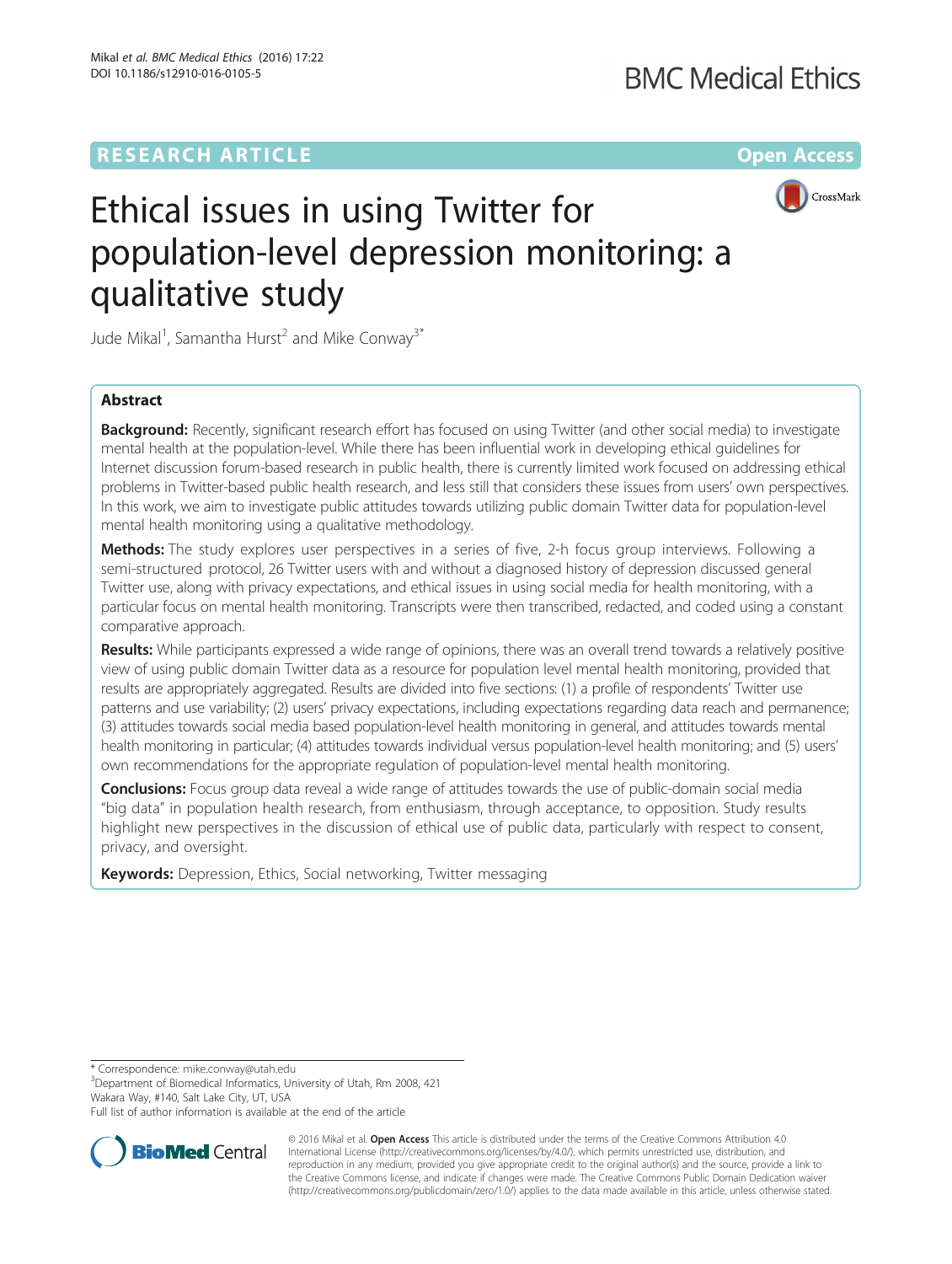## Background

Twitter, a microblogging platform with 320 million global users in 2015, is used by 23 % of all adult internet users in the United States [[1\]](#page-10-0), and has emerged as an important resource for understanding attitudes and behavior at the population level, particularly in such areas as business and marketing [\[2](#page-10-0), [3\]](#page-10-0), election monitoring [\[4, 5\]](#page-10-0), and gauging public opinion on important policy issues [\[6](#page-10-0), [7](#page-10-0)]. In the public health domain, the potential of Twitter – and other "big data" <sup>1</sup> social media sources available in machine readable format – to enhance population-level health monitoring is increasingly recognized (e.g. [[8](#page-10-0)–[11](#page-10-0)]), with applications such as detection and monitoring for early-stage disease outbreaks [[12\]](#page-10-0), influenza monitoring [\[13](#page-10-0)–[15](#page-10-0)], public health surveillance for mass gatherings [[16](#page-10-0)], recognizing temporal variability in lifestyle and health behaviors [\[17](#page-10-0)], and investigating public attitudes towards emerging tobacco products like electronic cigarettes and hookah [\[18\]](#page-10-0). More recently, significant research has focused on using Twitter (and other social media) to investigate mental health (and risk factors associated with mental health) at the population-level [[19\]](#page-10-0), including work on correlating suicide-related keywords with United States suicide rates [\[20](#page-10-0)] and automatically identifying depression symptoms [[21](#page-10-0)–[23](#page-10-0)]. Despite the potential of publicly available social media data, in combination with computationally efficient Natural Language Processing (NLP) techniques [\[24](#page-10-0)], to augment current telephone-based public health monitoring efforts (e.g., in the United States, the Behavioral Risk Factor Surveillance System [\[25\]](#page-10-0)), significant doubt remains among regulatory authorities and research ethics committees regarding ethically appropriate uses for these new data sources. This is particularly true in the wake of Facebook's 2014 "emotional contagion" intervention study [[26](#page-10-0)], and concerns expressed regarding Samaritans Radar, a Twitter app designed by Samaritans UK – a suicide prevention charity – to monitor the tweets of a user's contacts for evidence of suicidal ideation [[27](#page-10-0)].

While there has been influential work in developing ethical guidelines for Internet discussion forum-based research in the health domain [[28\]](#page-10-0), limited work has focused on addressing ethical problems in big data Twitter-based public health research. Notable exceptions include Vayena 2014 [[29\]](#page-10-0), who identified three broad themes of key importance for big data public health research ("context sensitivity", "nexus of ethics and methodology", and "legitimacy requirements"), and Conway 2014 [[30\]](#page-10-0), who constructed a taxonomy of ethical concepts relevant in using Twitter for public health research and surveillance from the research literature (including concepts, "privacy", "informed consent", and, "regulation"). While these studies provide insights into the ethical issues surrounding public health monitoring using new, publicly available data sources, they primarily address researcher beliefs, current regulation, and bioethical theorizing.

Research that has addressed user attitudes towards access to social media data more generally [\[31](#page-10-0), [32\]](#page-10-0), has generated equivocal findings. Where Beninger [\[31](#page-10-0)] finds conditional acceptance of using social media data for research purposes, Evans [[32\]](#page-10-0) finds that nearly 60 % of users do not support the use of social media data for research. These inconsistent findings may result from the fact that both studies treat social media data and resulting research very generally. As such, the studies do not report user attitudes towards NLP and big data, specifically, nor do they clearly distinguish between user attitudes towards "broadcast" social media services like Twitter and closed platforms like Facebook, where users are able to use more fine-grained privacy controls. Very little is known about the attitudes of individual Twitter users regarding the use of their data for population health monitoring, specifically as it might relate to potentially stigmatized mental health conditions.

In this study, we analyze the attitudes and ethical beliefs of Twitter users towards the use of their public domain data for population-level health monitoring, particularly focusing on mental health issues. We conducted five, indepth focus group interviews with Twitter users with and without a history of diagnosed depression – 26 participants in total – to investigate bioethical questions arising from emerging technologies. Our semi-structured interview was centered around five themes: (1) Twitter use patterns, (2) privacy expectations, (3) attitudes towards population level mental health monitoring, (4) differences between individual and population level health monitoring, and (5) users' own recommendations regarding regulation (or developing ethical guidelines for) population-level health monitoring using social media. While the study aims to provide insights into participants' understanding and attitudes towards aggregate mental and public health monitoring, a further key goal is the generation of hypotheses and research questions to guide future investigation.

## Methods

## Preliminary work

The goal of this study is to investigate public opinions on the use of Twitter data for population health monitoring generally, and population mental health monitoring in particular. In order to refine the research question, evaluate the effectiveness of different recruitment strategies, and assess participant responses to potentially sensitive questions, we conducted a pilot study consisting of three online Skype interviews. Participants were recruited via online forums (two participants identified as having a history of depression, one did not) and verbally consented. User responses were employed to frame the semistructured protocol for the main study. Furthermore, our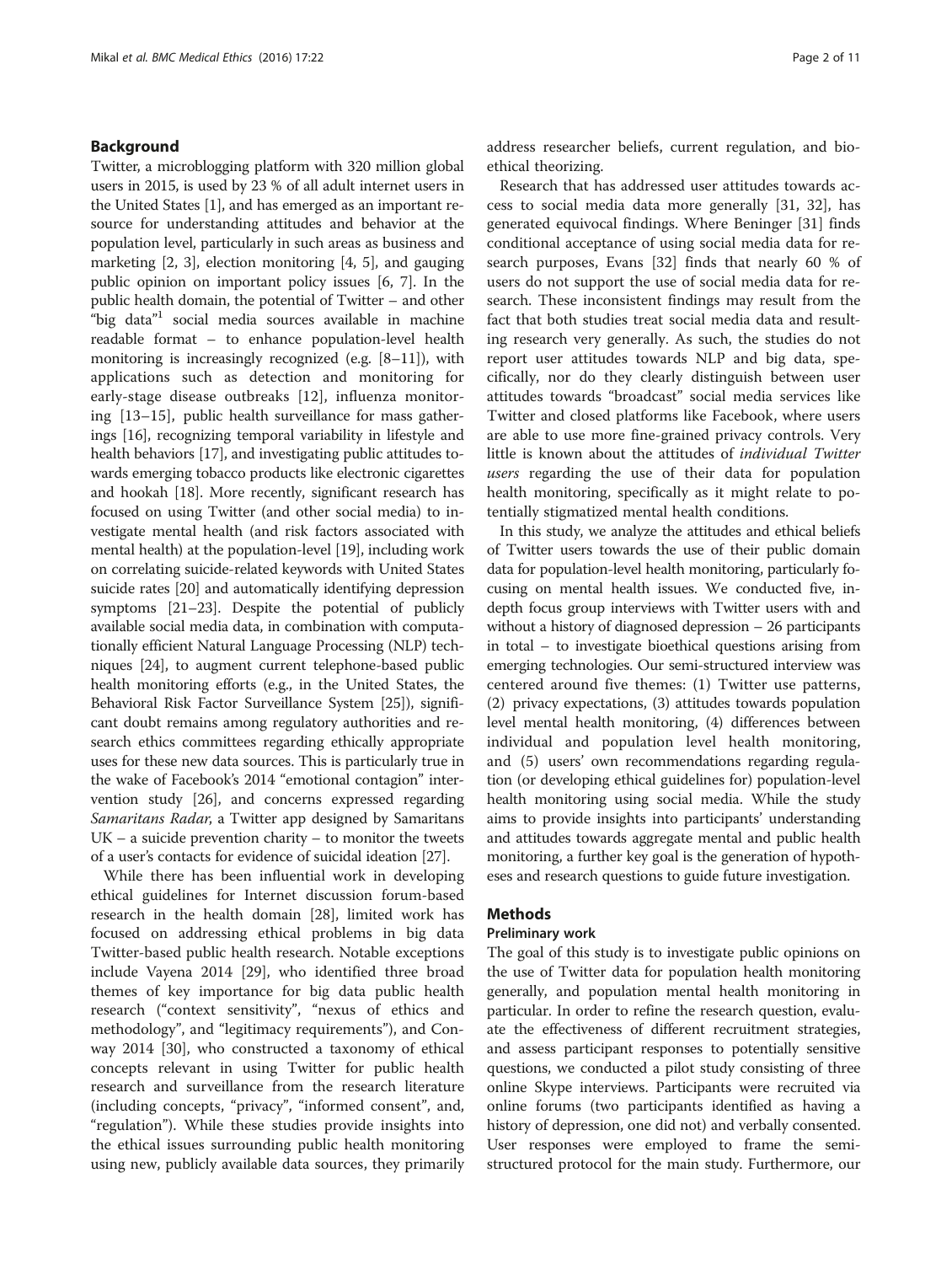pilot work indicated that recruiting from local community Internet sites (e.g. Craigslist, Reddit) was likely to be a more fruitful strategy than recruiting from anonymous online mental health forums, where the response rate was very low.

#### Research design

We used a focus group interview strategy for the main part of the study in order to encourage the spontaneous generation of ideas through group dialog and interchange. Focus groups are considered an ideal avenue for the exploration and clarification of new ideas. They also serve to empower participants as an integral part of research and analysis, emphasizing interactions between participants, and de-emphasizing the role of the interviewer [\[33\]](#page-10-0).

#### Recruitment and sampling

Given the focus on mental health monitoring, we organized Twitter users into two groups: users with a diagnosed history of depression, and users without such a diagnosis. We advertised for Twitter users with and without a history of professionally diagnosed (as opposed to self-diagnosed) depression. Note that any diagnosis was self-reported. Participants for both groups were recruited through list serves, Internet discussion boards, and flyers. The general announcement included information about the study, inclusion criteria, and information on remuneration, along with researchers' contact information. We did not require a minimum threshold Twitter use – e.g. a minimum number of tweets – for eligibility. Our most successful avenue for recruitment was Reddit.com/[city name], where we posted our flyer three times. It is important to note as a limitation that Reddit users tend to skew young and male; 6 % of online adults report using Reddit, with men twice as likely as women to be users [[34\]](#page-10-0). The study was conducted in the western United States.

#### Focus groups

Five focus groups took place between March and April 2015. The groups were conducted face-to-face, were audio recorded, and lasted 2 h each. Two control groups with five non-depressed participants were conducted first  $(N = 5)$ ,  $N = 5$ ), followed by three focus groups with participants with a history of diagnosed depression ( $N = 4$ ,  $N = 4$ , and  $N = 8$ , respectively). Verbal consent was gained from each participant. The focus group protocol consisted of questions grouped around five main themes:

- 1. Twitter use
- 2. Privacy expectations
- 3. Population mental health monitoring
- 4. Individual versus aggregate mental health monitoring
- 5. Participant views on regulating social media mining

Following Hennink [[35](#page-10-0)] to encourage participation, focus groups began with introductions in which each participant stated their name (or preferred pseudonym), age, occupation, and general Twitter use patterns. Topics were introduced in a series of "grand tour", or open-ended questions to enable participants to determine the direction of the discussion. We used probing questions (mini-tour, example, experience, and language) to both encourage conversation, and to understand the participants' experiences [[36](#page-10-0), [37](#page-10-0)]. A complete protocol, including both grand tour and probing questions can be found in [Appendix A.](#page-9-0)

#### Data analysis

Following the model of Pope et al. [\[38\]](#page-10-0), focus groups were subjected to interim analysis, and the protocol was adapted to explore and triangulate findings from earlier interviews. Authors JM and MC met to review audio recordings, and discuss emergent themes. Once all focus group interviews were completed, the audio recordings were sent to a professional transcription service to be transcribed. Transcriptions yielded 282 single-spaced pages of text. Authors JM and MC independently conducted a constant comparative analyses – using an inductive approach to allow themes to emerge from the data itself, guided by our research foci [\[39](#page-10-0)]. The authors then met to review and decide upon salient themes. The authors, guided by the initial research question, decided on five descriptive content domains. Coding was then validated by author SH, and subsequently written up for publication.

#### Participant characteristics

In accordance with IRB requirements, would-be participants were provided with researchers' contact information and asked to contact researchers directly if they were interested in participating. More than 35 people responded to our recruitment advertisements. Of those, 26 were willing, eligible and verbally consented to sit for focus group interviews. Our participants were predominantly male (17 M/8 F). The population skewed young with an average age of 26.9 years (stdev = 8.8 years), and an age range between 19 and 54 years old. Of our total 26 respondents, 16 reported a diagnosed history of depression and ten reported no depression history. Participants were from various professions, which were divided into six categories: computer/ technology (five respondents), office/administrative (eight respondents), education (one respondent), students (seven respondents), specialized services (four respondents), and stay-at-home parent (one respondent). Twitter use ranged from passive/content receiving to active/content generating [[40](#page-10-0)]. Table [1](#page-3-0) presents participant characteristics.

## Results

Regarding the use of public social media data for population health monitoring, our analysis revealed a range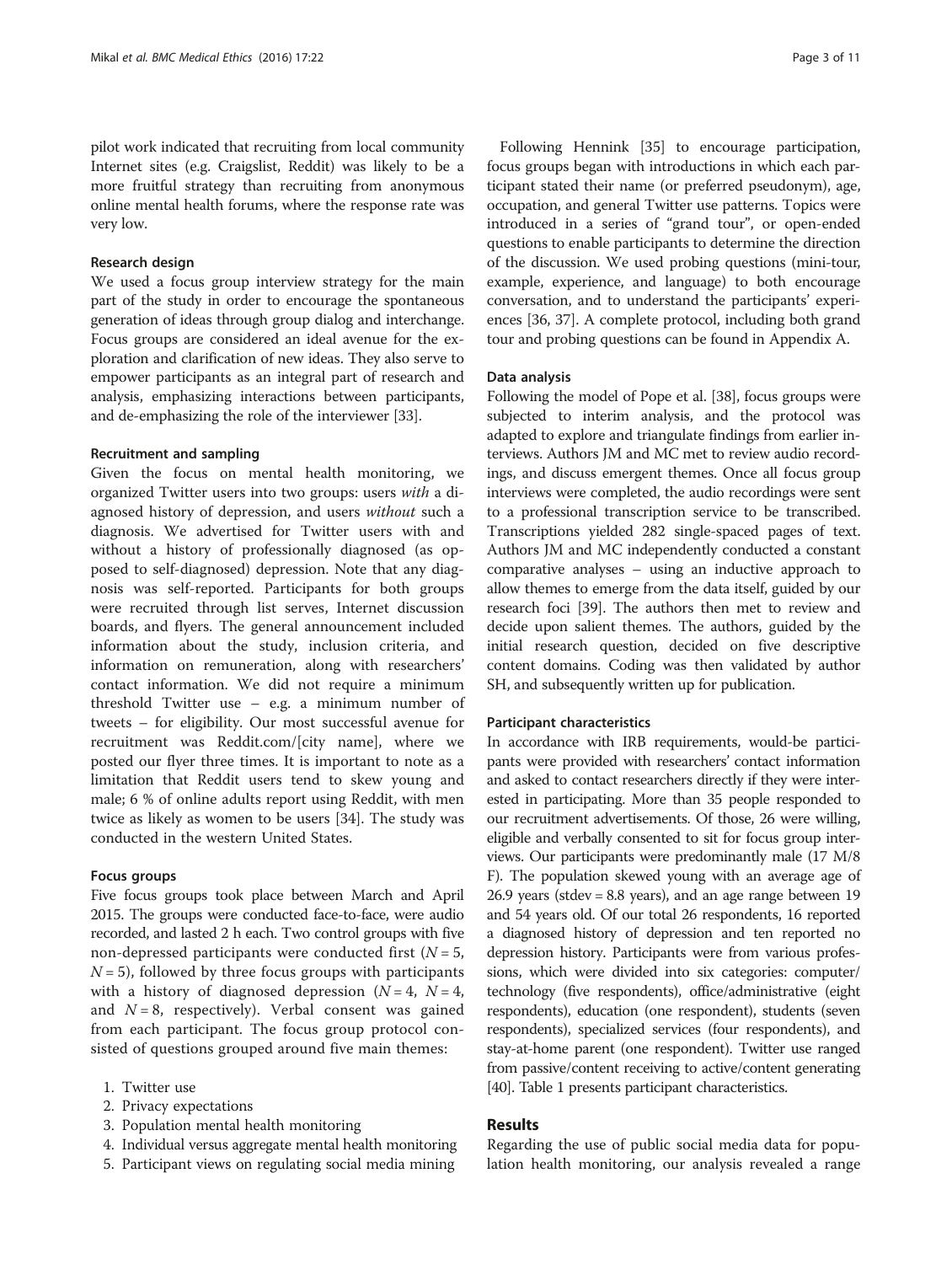<span id="page-3-0"></span>Table 1 Participant characteristics and Twitter use patterns

| Group           | Age | Sex | Twitter use                                 |
|-----------------|-----|-----|---------------------------------------------|
| FG1: Control    | 27  | M   | Professional, social interaction, venting   |
| FG1: Control    | 22  | M   | Professional                                |
| FG1: Control    | 26  | F   | Following, social interaction               |
| FG1: Control    | 19  | Μ   | Following                                   |
| FG1: Control    | 22  | F   | Social interaction, following               |
| FG2: Control    | 29  | Μ   | Following                                   |
| FG2: Control    | 21  | F   | Social interaction                          |
| FG2: Control    | 21  | F   | Professional                                |
| FG2: Control    | 40  | F   | Following, social interaction               |
| FG2: Control    | 24  | M   | Professional, social interaction            |
| FG3: Depression | 29  | M   | Professional, following                     |
| FG3: Depression | 20  | Μ   | Social interaction                          |
| FG3: Depression | 29  | M   | Social interaction, following               |
| FG3: Depression | 54  | M   | Social interaction, following               |
| FG4: Depression | 42  | M   | Professional                                |
| FG4: Depression | 21  | F   | Social interaction                          |
| FG4: Depression | 23  | Μ   | Following                                   |
| FG4: Depression | 33  | Μ   | Social interactions, professional           |
| FG5: Depression | 20  | F   | Following                                   |
| FG5: Depression | 18  | Μ   | Following, professional, social interaction |
| FG5: Depression | 30  | Μ   | Following, venting                          |
| FG5: Depression | 22  | M   | Following, social interactions              |
| FG5: Depression | 22  | M   | Professional, following                     |
| FG5: Depression | 21  | F   | Professional                                |
| FG5: Depression | 24  | F   | Social interactions                         |
| FG5: Depression | 31  | Μ   | Professional, social interactions           |

of opinions, from enthusiasm, through acceptance to opposition. Users accepted a sense of personal responsibility for what they posted, and viewed use of the data generated as a price for participation on Twitter. In this section we examine the responses from participants to our semi-structured interview.

#### Twitter use – different ways that participants use Twitter

Patterns of use: Four broad patterns of use emerged from the data. Some users reported engaging in professional promotion, either for their own independent business ventures, or as the social media representative for a larger business. Several users reported using Twitter for social engagement, generally interacting with peers, or other Twitter users based on common interests, sharing thoughts, or participation in particular events. A third type of Twitter use was venting. While fewer people reported venting as a separate category, respondents reported using Twitter to interact with businesses as empowered consumers by raising public awareness of poor quality goods/services. Finally, respondents reported using Twitter to follow content generators, staying up-todate with news, events, content, and promotions. Professional promotion, social engagement, and venting are classified as active/content generating uses, while following is classified as passive/content receiving.

## Privacy expectations – do participants have different understanding of their level of privacy on Twitter?

"You are the product": Many users disavow the expectation of privacy. Twitter is a public forum, they report, and as such there is no assumption of privacy. According to one participant, the fact that Twitter is free is important,

I don't pay to use Twitter. I sort of signed up with the expectations that it's a free site and you just kind of throw things out publicly, [so] I don't really have an expectation that anything that I post is going to remain private [Control group, 29, M].

Another respondent in focus group three echoed a similar sentiment with a more negative tone. In response to another participant's comment that Twitter needs to turn a profit somehow, Phillip says,

Exactly, like that's what their product is. Their product is you. Because it's free, you are the product [Depression group, 29, M].

Despite this commonly held understanding, our focus group data revealed that some privacy is expected. In fact, while some users state outright that they assume no privacy, the expectation of privacy may still remain intact given users' (1) failure to understand data permanence, (2) failure to understand data reach, and (3) failure to understand the big data computational tools that can be used to analyze posts (discussed below).

Perception that data is ephemeral: One common misconception about Twitter data was that the data was ephemeral. The Twitter users interviewed were under the impression that accounts could be manicured, or that information generated before a certain date could not be retrieved (i.e. the Twitter user interface, and the computational and data infrastructure that supports that interface, were conflated by the users). In response to whether there was any potentially "incriminating" information on her Twitter account, one participant said,

I would say definitely. <chuckles> Maybe it's because I'm young, so I started into social media when I was younger, like really young. So every once in a while, I'll go through [and delete] [Control group, 21, F].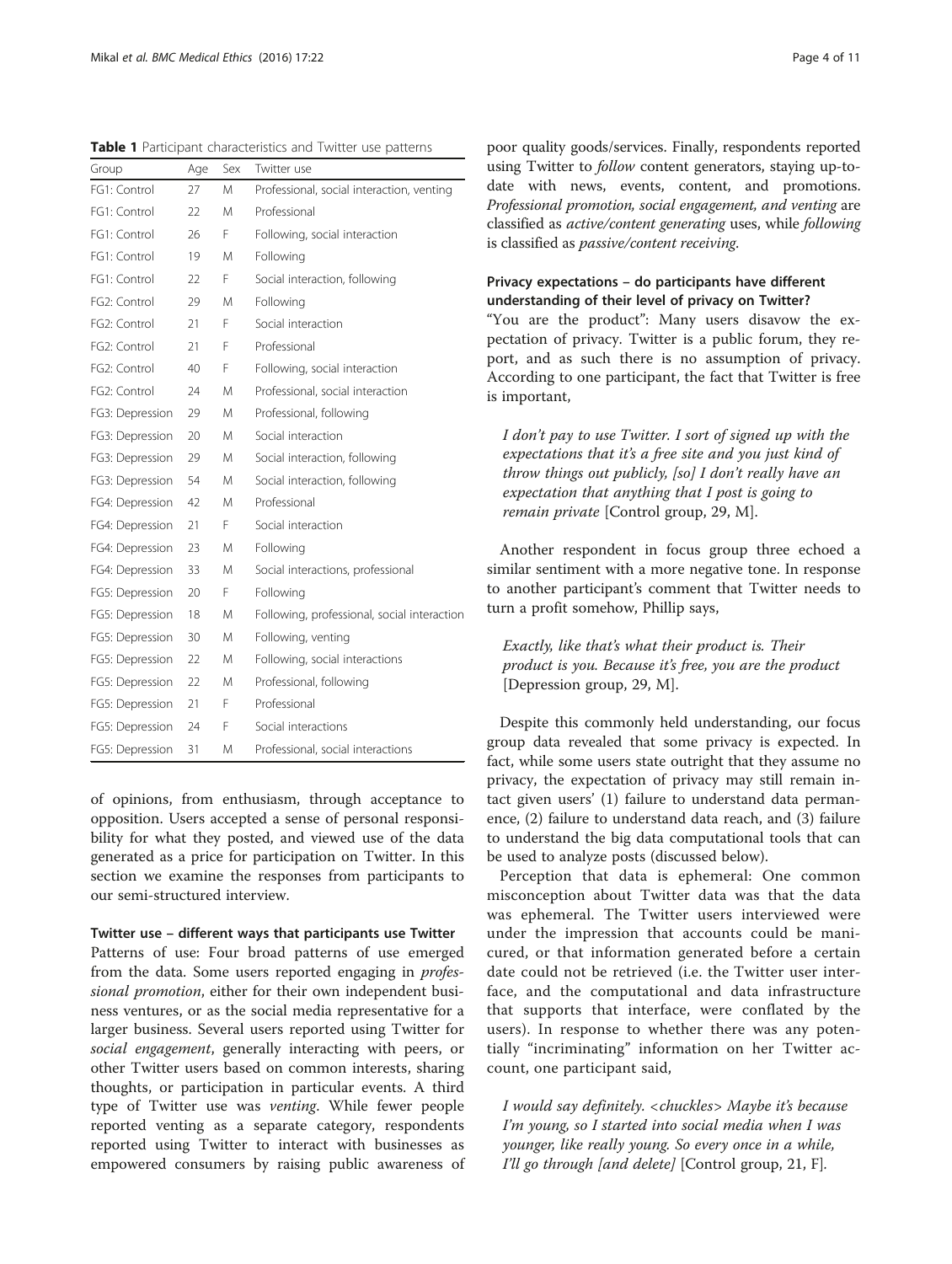Deleting posts suggests a possible misconception regarding what data remains after deletion.<sup>2</sup> Another participant also reflects similar ideas regarding the permanence of Twitter data saying,

I would say most of the time I'm not afraid to rock the boat. But I mean, Twitter won't let you scroll back that far, so I'm not super concerned [Depression group, 20, M].

A further participant was not under the impression that Twitter data could not be accessed, but felt as though the amount of data and text he generated made posts more difficult to find. In reference to a sub-tweet – i.e. a critical tweet that refers to an individual without explicitly naming them – made in response to a relationship breakup, he says,

I had to scroll through probably 200 to 300 tweets until I could find that sub-tweet. And I think especially in the last year as I've been getting more followers, I've been more aware of what I've been tweeting [Depression group, 22, M].

These statements suggest that, despite users' understanding that Twitter is public, they may not be aware of the extent to which Twitter data is permanent, and available to anyone via the (free) Twitter Application Programming Interface or via data reselling services $^3$ .

Data Reach: Another area that pointed to some misconception with regards to privacy was Twitter users' conceptualizations of data reach. In response to another users' privacy concerns, one participant retorted,

Are you naïve enough to think that your public tweet is going to be seen by like a million people? I mean sure, it's public. Anyone could go and find it, or search for it, or whatever. I mean, but it's not like Beyoncé tweeting is the same as me tweeting [Depression group, 54, M].

Nevertheless, many users demonstrated a lack of understanding with regards to the potential reach of their own data. Users in both focus group two and focus group five justified their lack of care with Twitter data by saying that they only had a handful of followers. However, one participant describes the problem with tweeting to a select group of followers,

You don't really think about the far-reaching amount of people that can actually use what you say [Depression group, 29, M].

And several users discuss humorous tweets they made that were favorited by friends, and thus reached

individuals they may not have chosen to share jokes with otherwise.

The Choice to Personalize Privacy Settings: Many users felt as though methods were available to them to limit their online presence. For some this included setting your account to "private", for others it was deleting accounts and disappearing from social media altogether. Failure to personalize your online presence and online settings constituted an implied consent to having your data collected and analyzed. According to one participant,

You're voluntarily using Twitter. So it goes back to that whole: the Internet's public domain. If you want to have your data combed through, then please continue to post things on the Internet [Control group, 21, F].

The notion that interacting online, and in a public forum, implied giving consent to have data amassed and analyzed was echoed by focus groups in each of the five interviews. However, some participants' views were more tempered. For example, some participants felt as though it was the choice of website that implied agreement to be used in datasets (i.e. Twitter is presumed to be a public platform by default, in contrast to Facebook which has explicit privacy controls). According to one respondent,

It all comes down to the fact that we know that we're using Twitter and it's public. I think I might honestly feel differently about that if it were Facebook, because I do feel like there is some degree of privacy in Facebook [Control group, 21, F].

For this participant, the auspices under which information is shared and the knowledge that data is public, permits users to exercise control, and to manage and edit self-disclosure.

Personal Responsibility: For many, Twitter use came down to a question of personal responsibility. For these respondents, Twitter presence, and online presence in general is a matter of personal choice. Two participants in separate focus groups referred to social networking, and the resultant data as the "Wild West", existing outside of formal laws and regulation. As a result, many participants felt as though users had a personal responsibility to ensure their own comfort with the data that was generated. According to one participant,

I think our generation is gravitating towards [the idea that] privacy is not to be expected anymore. You have to create it yourself. You have to enable it yourself, because it just doesn't exist anymore [Control group, 27, M].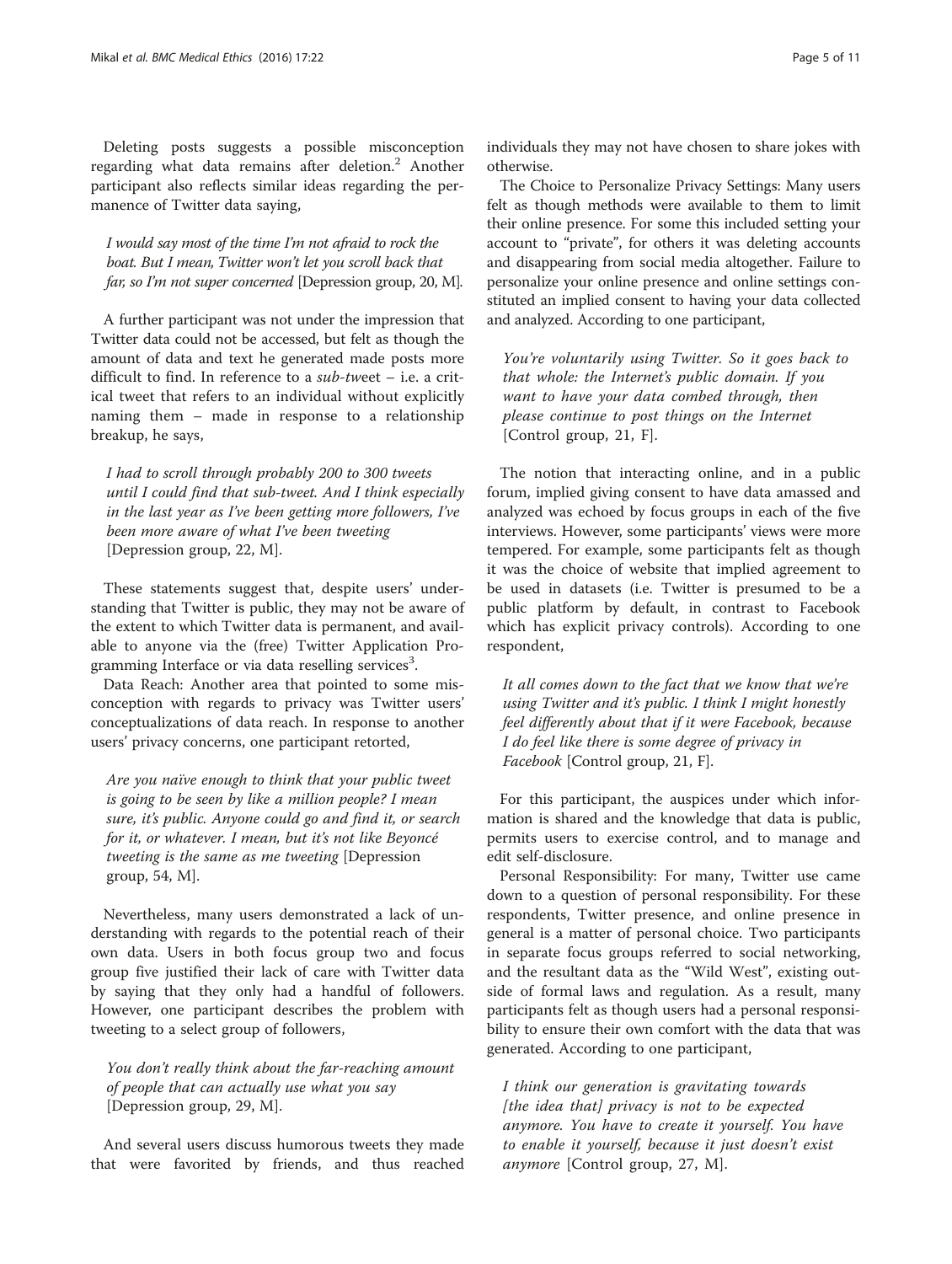Even the most privacy-conscious users acknowledged that lingering evidence of their online activity was a matter of personal choice. According another participant,

I just acknowledged to myself a long time ago that whatever I put on the Internet - whatever I put into my search engine, anything that I click on  $-$  is not private. [Depression group, 21, F].

Implied in these statements was not the notion that no oversight or regulation was necessary; only that in an environment devoid of such regulation, users needed to be careful with the evidence they left behind online.

## Population health monitoring (particularly depression) – participants' views on using Twitter to monitor disease at the population level

Population level data: Respondents expressed optimism regarding the use of Twitter data for public health at the aggregate level. While some users expressed concerns regarding privacy, others felt as though service to the greater social good was more important than individual privacy concerns. When asked to discuss the issue of Twitter use for aggregate public health monitoring, one participant states,

I kind of think it's cool when it's stuff that's like the flu, because then that's how they know to get the vaccines to a place [Depression group, 24, F].

When in the service of public health, other respondents were also willing to put aside privacy concerns. One participant articulates a particularly open viewpoint that was echoed by other members of that focus group interview:

I can't be in a position to know all the possible things that someone could come up with, all the beneficial things, all the harmful things. I think [it represents one-percent of the issues], the whole array of things that are possible shouldn't be stopped because we're so overly worried about [privacy] [Depression group, 54, M].

While this attitude is somewhat more strongly worded than the attitudes of other participants, users generally took a utilitarian stance towards open access, provided that studies were in service to the greater good:

It's like fluoride in the water to me. They put fluoride in our water. We don't really have a choice if we want to drink water, we're going to get fluoride. But the benefits outweigh the risk [Control group, 26, F].

Privacy concerns for these participants were rendered less significant by the potential of Twitter to provide current, accurate information in service of the greater public good.

When asked about the use of Twitter data in public health monitoring, most members echoed the sentiments of the two participants who replied, "I have no problem with that." Yet, even at the aggregate level, two users from separate focus groups characterized the use of Twitter data to monitor depression as "creepy". One participant, who is otherwise in support of the use of publicly available data social media data for population health applications, conveys a sense of unease,

You're screaming into the void, and someone is listening. It's a little bit creepy, but it's taking the words from your own mouth [Control group, 21, F].

When probing questions were used to unpack the concept of "creepy", user responses indicated a difficulty in distinguishing between aggregated and disaggregated data, citing concerns about privacy, or how being identified as having a high likelihood of depression might impact an individual. According to one participant,

The fact that if it was an algorithm, and they were looking like, 'Hey, we think you're feeling low right now.' I feel like it might make me feel even more low [Depression group, 24, F].

Other users commented on the potential for words to be taken out of context, compromising confidentiality, or the stigma faced by individuals suffering from mental health issues. However, these concerns generally resulted from the ability to target particular individuals, rather than aggregate level mental health monitoring.

Yet even for the most enthusiastic supporters of public health monitoring, permissions were not without qualification. While several participants were comfortable providing complete access to their Twitter data, many stipulated that permission could only be implied where it pertained to aggregated, anonymized data:

I think I would be more comfortable being identified just in the group. So having somebody not be able to be like, 'Oh, this specific Twitter name has the flu virus.' Instead, 'Just this many people have it.' And there's not like specific data that could be identified out of that group [Depression group, 24, F].

Another participant expresses a similar viewpoint in response to a question regarding mental health monitoring, in particular,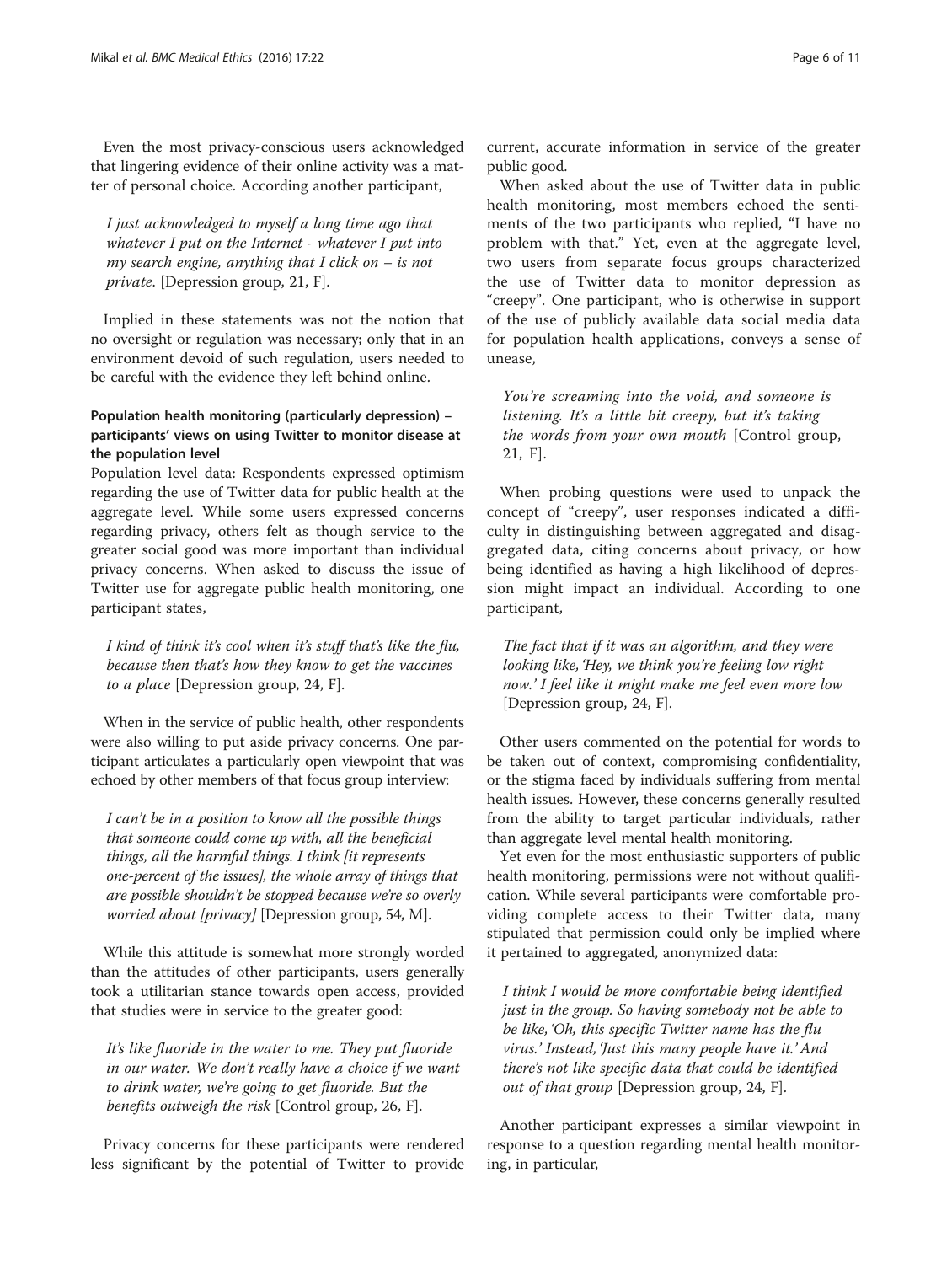I'm OK as long as we can, you know, figure out ways to keep the data anonymous and completely, highly aggregated [Depression group, 42, M].

This general aggregated monitoring of public health outcomes using Twitter, including aggregate populationlevel rates for depression, met with qualified support from participants. The concerns of participants who expressed a continued reluctance to support the use of even aggregated data could be categorized under two themes: accuracy and unintended consequences. These issues will be discussed in more detail, below.

Accuracy: While many users reported that their own experiences with depression could be observed from their past social networking behavior, a major theme that emerged from the focus group findings was that Twitter data may not be an accurate proxy for underlying mood – and may produce aggregate depression rates that are unreliable. Users were principally concerned that the ways in which depression was likely to manifest may not be captured by simple keyword matching algorithms. Users were also concerned that the ways in which they used Twitter, and the content they generated, would not produce reliable data.

Each of the three focus groups with individuals who had been diagnosed with depression was asked, "Do you feel like your depression, or your experiences with depression would be evident from your online interactions?" One participant responds that his social networking behavior would be indicative of his mental state. He tells the story of a bout of depression during his senior year of high school (i.e. around 18 years of age) saying,

During my senior year, I would just tweet just because I wanted my friends to see it and to know that I didn't feel good, or that I was upset or mad at someone. I think it would be very obvious, actually [Depression group, 20, M].

According to another participant, this may be true of people in general. He suggests that looking at students' social networking data during finals might provide some insights into the lived experiences of students,

If you look at a student's Facebook or Twitter, especially during finals time, you see how stressed people are. You see people aren't sleeping. They aren't eating. All they're doing is studying, and their moods are getting worse and worse on social media [Depression group, 31, M].

Despite this feeling, some participants remained skeptical. "You can't even get targeted advertising right," quipped one participant, "what makes you think public health accuracy is going to be any better?"

Nevertheless, by looking at other ways in which users manifest their depression, public health monitoring could be improved. Consistent with the known relationship between depression and social isolation [[41](#page-10-0)], several participants were concerned that automatic monitoring may miss cues such as decreased activity:

It's just the opposite for me. If I'm feeling down or anything, I just kind of retreat back. There'd be a huge gap there [Depression group, 29, M].

Also commonly cited as an accuracy concern was the issue of falsehood – which was likely to take many forms. Users' concerns related less to lying on social media. Rather, they discussed issues related to multiple accounts, false positivity, and what they felt was the appropriate content for social media. According to one participant,

I've never once posted anything negative. So if you took that data, it would not be accurate, because of course I have had bad days or sad days [Control group, 40, F].

## Diagnostic versus aggregate health monitoring – differences between population level monitoring and individual diagnosis

Concerns: The potential for disaggregation of data to identify individuals who may be suffering from depression was met with mixed response. Users were concerned that the tools used to predict aggregate rates of depression at the population level could also be used to pinpoint individuals suffering from depression. This could lead to identification and further stigmatization. According to one participant,

Once you've got the taint of depression – mental illness at all in our society, it's an uphill battle. Even now, people in my family are like, 'Oh, you sound cranky. Have you taken your meds? [Depression group, 33, M].

Nevertheless, several respondents felt as though pinpointing individuals could help them access much-needed mental health services by paying attention to cues that friends may ignore. The following encounter took place during focus group two:

[Control group, 21, F]: People say things on the Internet they would never say in real life.

[Control group, 21, F]: That's very true.

[Control group, 29, M]: I was just going to say, this probably makes me a bad person, but whenever I get the vague like "My life is terrible" Facebook posts, I just unfollow that person.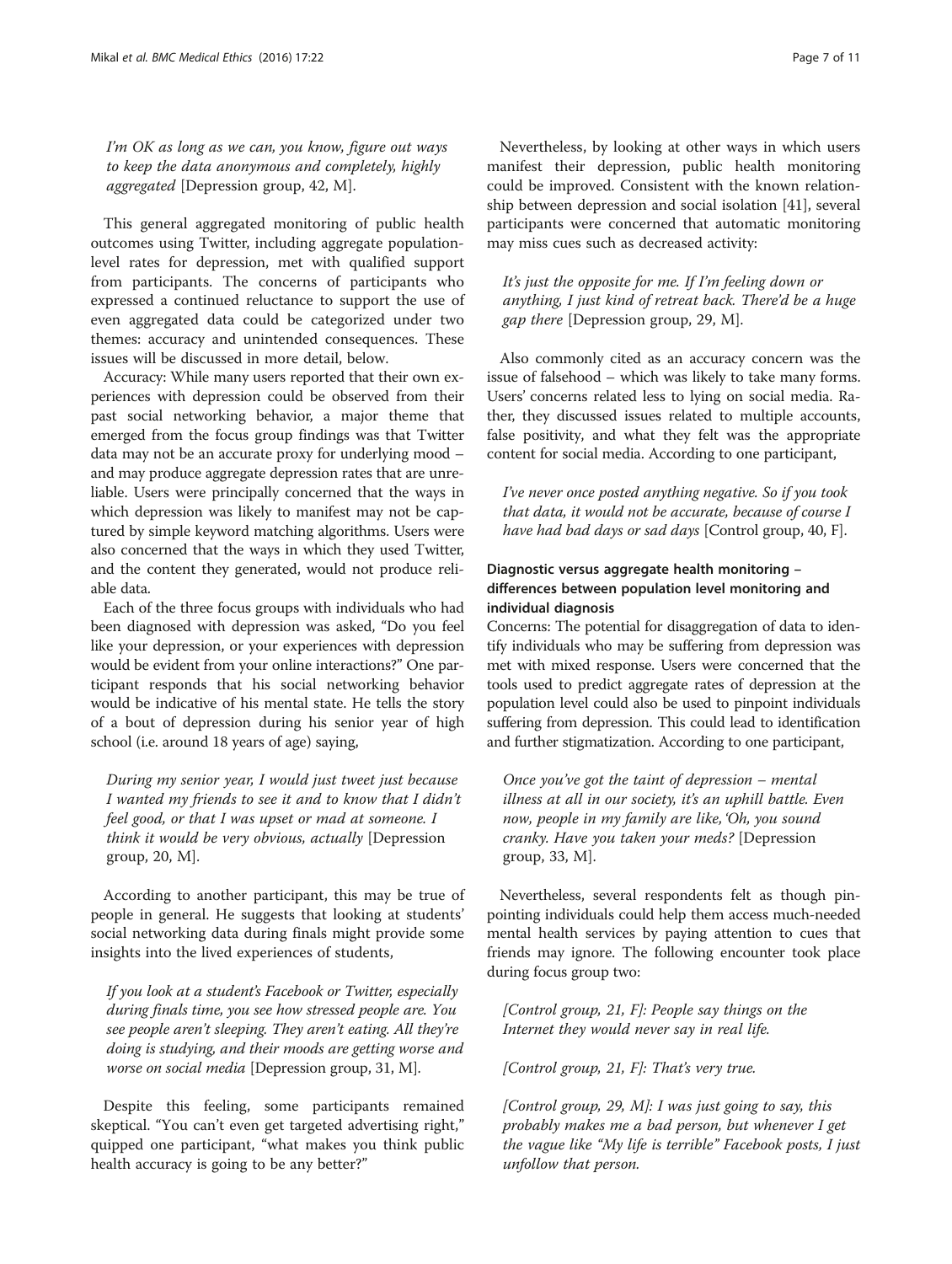[Control group, 21, F]: Seriously, they just want the attention.

## [Control group, 21, F]: I just wish there was an eye-roll button.

Respondents are suspicious of potential indicators of depression that appear on social media, so may simply ignore them, or unfollow the person. Given that computational methods do not ignore or unfollow, they may be particularly useful in identifying and responding to indicators of danger.

On a related topic, users expressed support for the use of social media based automated mental health technologies to augment treatment in the context of traditional mental health care (e.g. a psychiatrist, with explicit patient consent, using automated tools to monitor a patient's mood between appointments). The idea emerged from focus group two, and was presented in the three subsequent focus groups where it met with largely positive response. When the idea was presented to members of focus group three, one participant replied,

I'm all for that. I know when I've gone to therapists or my doctor or whatever, I'm not the best at reporting how I've been doing when I'm actually at my appointment. Especially when I go see them for the first time. That would be fantastic to have something else to either support what I think, just because I'm not reliable about accurately assessing how I'm doing [Depression group, 29, M].

Similarly, focus group members appreciated being able to accurately assess the duration of moods. One participant suggested that responding to his therapist's questions may become easier with the help of social media history,

[Depression group, 29, M]: I think that sounds great! Especially, I think one common question is like, how long have you felt this way? I don't know. I don't know.

[Depression group, 20, M]: Right, exactly. Forever.

[Depression group, 29, M]: But if you could look at Twitter and just immediately a graph that shows mood swings over time. Absolutely!

While users emphasized that individual consent would be required, many felt that automated social media tracking could allow a wider window of observation for the mental health practitioner, and could provide some objective evidence of mood swings, and duration which would be invaluable for predicting, diagnosing, and treating depression.

## Participant views on regulating Twitter mining – participant views safeguarding privacy

Safeguarding privacy: Respondents differed in their views on the extent to which Twitter monitoring should be regulated. While some participants felt government oversight would help to ensure the ethical use of public data, others suggested that governmental oversight could lead to Orwellian monitoring. Nevertheless, even those who expressed concern with respect to governmental monitoring could not agree on the appropriate role of government. For some, it was government access to public health data that laid the foundation for abusive governmental monitoring. According to one participant,

For me it's like, researchers – free access. I don't care if they have all of it. Advertisers, they should have to pay for the access. And the government should have absolutely no access [Control group, 26, F].

While some participants felt as though government oversight was necessary to protect the rights of users, others felt as though oversight was unnecessary, or should come from the social networking sites, themselves. However, consistent themes emerged from the focus groups regarding ethical access and use of social networking data. First, users felt as though the collection, access, and use of social networking data should be transparent. Respondents did not feel as though simple blanket language in the "terms and conditions" constituted transparency. Such language was confusing and buried in what one participant terms, "a wall of text that no one ever reads". Knowledge that using Twitter (or other social media sites), constitutes consent to have your data collected, analyzed, and commoditized should be made plain when creating a Twitter account.

## **Discussion**

We conducted five in-depth focus groups with Twitter users to investigate ethical issues in the use of social media big data for population health monitoring from the users' perspective. Overall, respondents understood that Twitter data was publicly available by default, and that the responsibility to ensure the protection of data was in the hands of the user through tools like privacy settings, self-censorship, or simply opting out of social media. Given the availability of such tools, many respondents felt as though a failure to protect online data constituted consent to have that data systematized and analyzed. Nevertheless, ethical concerns remained. In this section, we review the ethical issues surrounding implied consent, and discuss users' own recommendations for ethical use of publicly accessible social media data for population health research.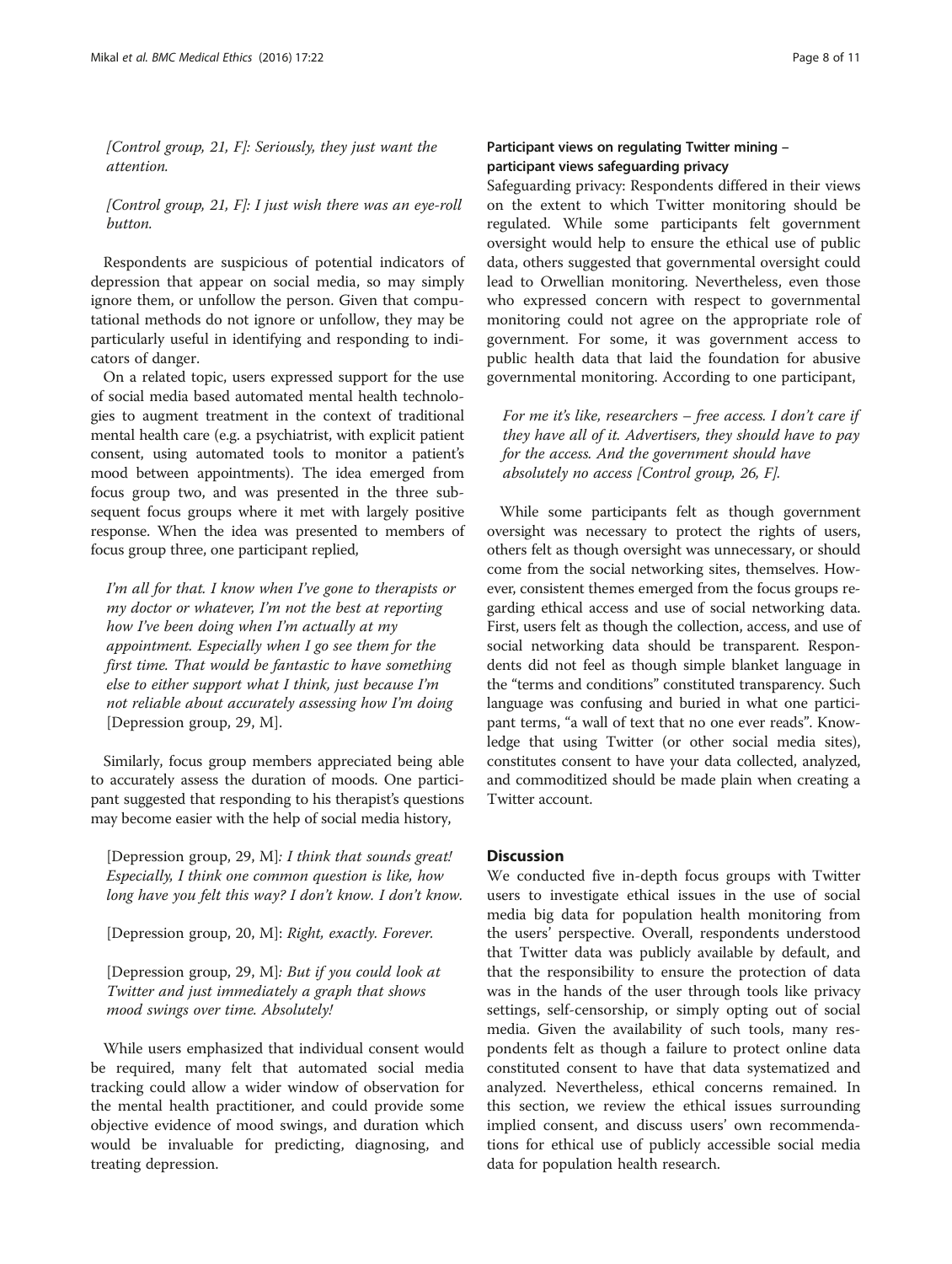## Principal findings

In general, respondents were not opposed to the use of publicly available data for health monitoring activities, with the stipulation that the data be anonymous and aggregated to protect the identity of the people represented. Attitudes towards aggregated health monitoring ranged from enthusiasm on the part of some participants, to acceptance on the part of others who reported that implied consent was simply the price of participation in "broadcast" social networks like Twitter.

Despite users' overall acceptance of implied consent, significant ethical issues emerged from the focus groups that warrant further consideration. Specifically, while some users understood the reach and permanence of their "digital footprint" [[42, 43](#page-10-0)] other respondents expressed misconceptions regarding the degree to which a digital footprint could be managed after the fact. Deleting posts, or the inability to scroll back through more than 3200 tweets – does not mean that data has been removed. Similarly, a limited number of followers, or the vast amount of data generated by other Twitter users does not imply anonymity. Users reported uncomfortable situations where tweets reach beyond their intended audience, and were often unaware of computational tools that can sift through tweet content for specific keywords or patterns. While these represent exciting technological developments from the vantage point of health researchers, misunderstandings regarding the reach and permanence of data raise important ethical considerations.

While most users understood the public nature of the data they generate online, and many felt as though protecting that data was a matter of personal responsibility, it is interesting to consider who may be less likely to protect their data and how that may impact potential study populations. While evidence has emerged to suggest that Internet penetration rates are equal across demographic groups, recent research points to a lingering "Digital Divide" that manifests in unequal access [[44](#page-10-0)] and patterns of use [[45\]](#page-10-0). Otherwise stated, some Twitter users have grown up in homes without Internet access, without mobile devices, or with limited Internet literacy skills. Others have grown up using the Internet, but with very limited understanding of the underlying technology. These groups may be more likely to leave behind the type of digital footprint picked up by researchers – and in failing to protect their data, may imply consent to have their data used for research studies. Further, according to Hargittai (2010) [[46](#page-10-0)], Internet literacy is still divided on the basis of gender, ethnicity, and parental education – indicating that women, certain cultural and ethnic minorities, and those with low parental education may be more likely to unknowingly imply consent, and that aggregated data may oversample from those populations.

Further, respondents expressed concerns regarding both the raw data, as well as the aggregate numbers it generated. According to respondents, raw data could be compromised by user behavior such as self-censorship, or by the common phenomenon of maintaining multiple accounts, including role-playing, business accounts, joke accounts, and others. With respect to depression in particular, users expressed concern that using keywords such as "depression" and "sadness", could miss other textual and non-textual indicators that someone might be depressed. Several users reported that in times of distress, they were more likely to either express positivity, or to withdraw from social media altogether.

### Limitations

Our study has three main limitations. First, the results presented here are qualitative in nature, gathered and synthesized from in-depth focus group interviews. Our sample size is small, and thus results are not generalizable. These results should be used in conjunction with other work on big data and health monitoring to provide insights into ethical issues from the end-users' perspectives. The work was conducted in an urban region of the western United States, characterized by a large religious, conservative population. While our study population was diverse, and included both religious and non-religious participants, focus group participants may be more likely to have grown up in traditional families, or in certain religious communities, and this may have impacted the perspectives they provided. Finally, participants were recruited primarily through a community-based Reddit page. This means that we may have oversampled from Twitter users with multiple social network accounts. Further, there is some risk that we may have missed Twitter users who do not use Reddit or other social media.

#### **Conclusions**

Previous research has created ethical typologies for the use of publicly available digital data based on theory [[29\]](#page-10-0), and research literature [\[30](#page-10-0)] with some important overlap. Specifically, studies have focused on issues of privacy expectations, data regulation, and the trade-off between individual rights and the public good. Vayena et al. [\[29\]](#page-10-0) further addresses the issue of justice and avenues for redressing the (potential) harm caused by the creation, systematization, and analysis of big data. This study complements these existing typologies, and provides additional insights into privacy expectations, data regulation, and public/private interests from the vantage of the users themselves.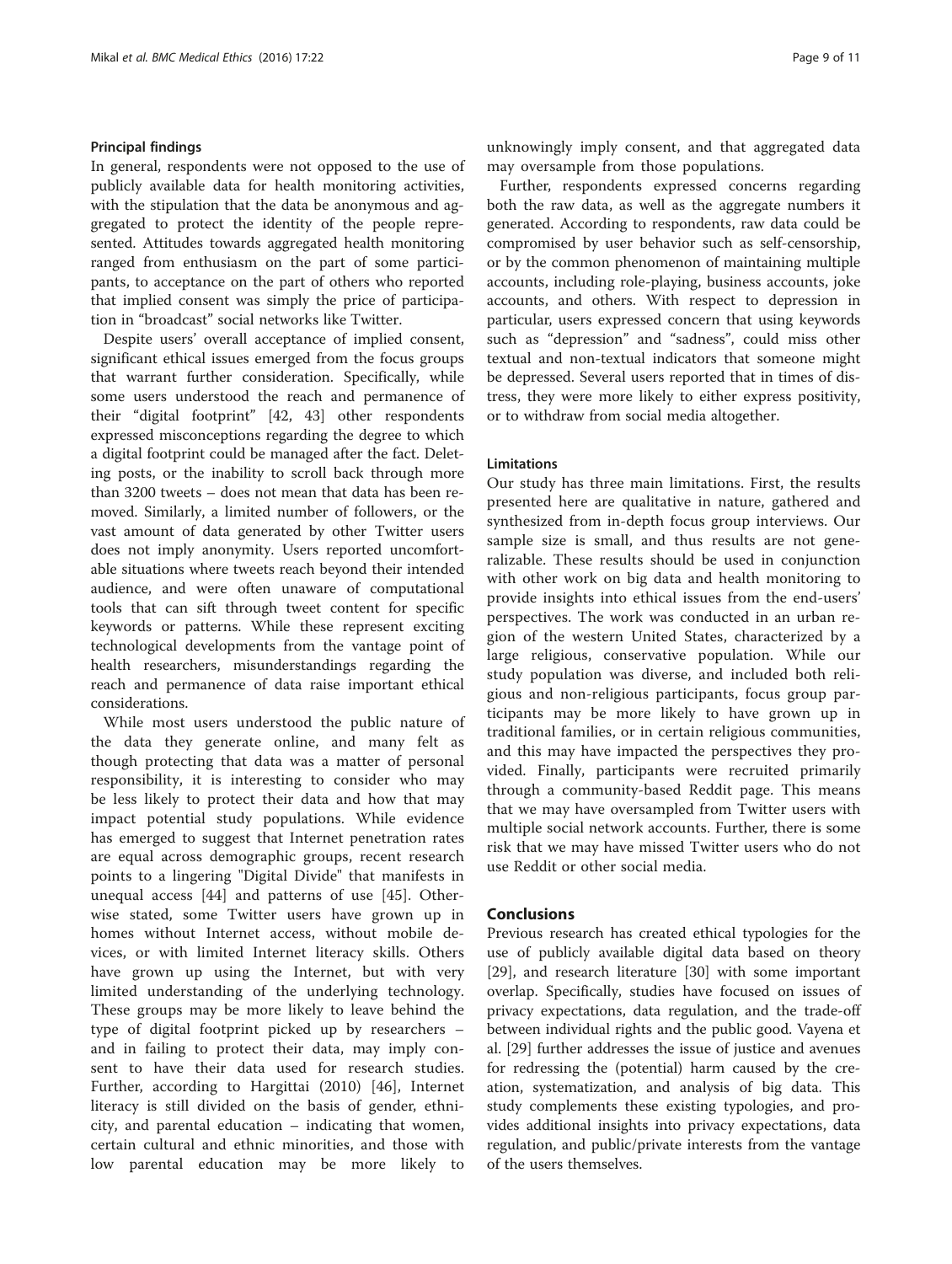## <span id="page-9-0"></span>Ethical approval

The preliminary work described was approved by the University of California San Diego Institutional Review Board (#131454). The main study was approved by the University of Utah Institutional Review Board (#00077913).

## Data sharing

Given the sensitive and detailed nature of the experiences shared, and in accordance with IRB requirements, we have elected not to make participants' stories publicly available.

## **Endnotes**

<sup>1</sup>"Big data" lacks any formally agreed definition. However, one common formulation characterizes the distinguishing features of big data – compared to more traditional data – as Velocity, Volume, and Variety (the "three  $Vs$ ") [\[47](#page-10-0)].

<sup>2</sup>Note that Twitter's terms of service stipulate that "all reasonable efforts" should be taken to "delete content that Twitter reports as deleted or expired" ([https://dev.twitter.](https://dev.twitter.com/overview/terms/agreement-and-policy) [com/overview/terms/agreement-and-policy](https://dev.twitter.com/overview/terms/agreement-and-policy)).

<sup>3</sup>As of September 2015, Twitter data is sold commercially through Gnip (<https://gnip.com/sources/twitter>)

## Appendix

## Semi-structured focus group protocol – including probing questions

- A. Introductions
	- a. Name (or pseudonym)
	- b. Age
	- c. Occupation
- B. General Twitter use
	- a. How often do you use Twitter?
	- b. What are the things that you are likely to post to Twitter?
	- c. What might you refrain from posting to Twitter? Are there things that are too personal, or things that you worry might get you into trouble?
- C. Privacy expectations
	- a. Do you know who is able to view/monitor your Twitter use?
	- b. What if I were to tell you that advertisers use Twitter to collect data on your browsing history so that they can target ads to you, personally? How does that sit with you? Is that a good thing or a bad thing?
- D. Privacy expectation and health
	- a. What if I were to tell you that researchers and health departments can use Twitter data to predict public health epidemics like flu outbreaks? How does that make you feel?.
- b. What about predicting things like depression, or health behaviors like smoking? [Diet? Drug use?] Is that information more private? Would you alter your posting behavior if you knew that type of information was being monitored?
- c. New programs are being developed to predict things like depression. Does this fall into the same category as advertisements, or the flu? Or is this different?
- E. Recommendations
	- a. How should Twitter data be used? What laws or rules would you recommend?
	- b. Does it make a different who is doing the monitoring (health department v. private sector v. research)?
	- c. Is it better to use Twitter data to predict overall rates of depression at the individual, city or state level?
- F. Other questions:
	- a. Self-presentation: Are you the same person on Twitter as you are in real life?
	- b. Researchers have said that using Twitter data poses no ethical dilemma because users understand that there is no privacy assumed in tweets. How do you react to this?
	- c. Discussion point: differences in aggregated v. diagnostic
	- d. Discussion point: Facebook (other social networks) v. Twitter content

#### Competing interests

All authors have completed the Unified Competing Interest form at [www.icmje.org/coi\\_disclosure.pdf](http://www.icmje.org/coi_disclosure.pdf) (available on request from the corresponding author) and declare: no support from any organization for the submitted work; no financial relationships with any organizations that might have an interest in the submitted work in the previous three years, no other relationships or activities that could appear to have influenced the submitted work. The author declares that he/she has no competing interests.

#### Authors' contributions

MC conceived the study and obtained funding. SH, JM, and MC were all involved in refining and developing the methods. MC coordinated and ran the preliminary study. JM coordinated and ran the main study (i.e. organized and conducted the focus groups). JM and MC read transcripts and performed the analysis. JM wrote the first draft of the manuscript, with MC and SH providing additional substantive edits. All authors read and approved the final manuscript.

#### Acknowledgements

We would like to thank Dr. Dan O'Connor (Head of Medical Humanities at the Wellcome Trust) for valuable guidance in the early stages of this research.

#### Funding

Research reported in this publication was supported the National Library of Medicine (United States National Institutes of Health) under award numbers K99LM011393 and R00LM011393. The content is solely the responsibility of the authors and does not necessarily represent the official views of the National Institutes of Health.